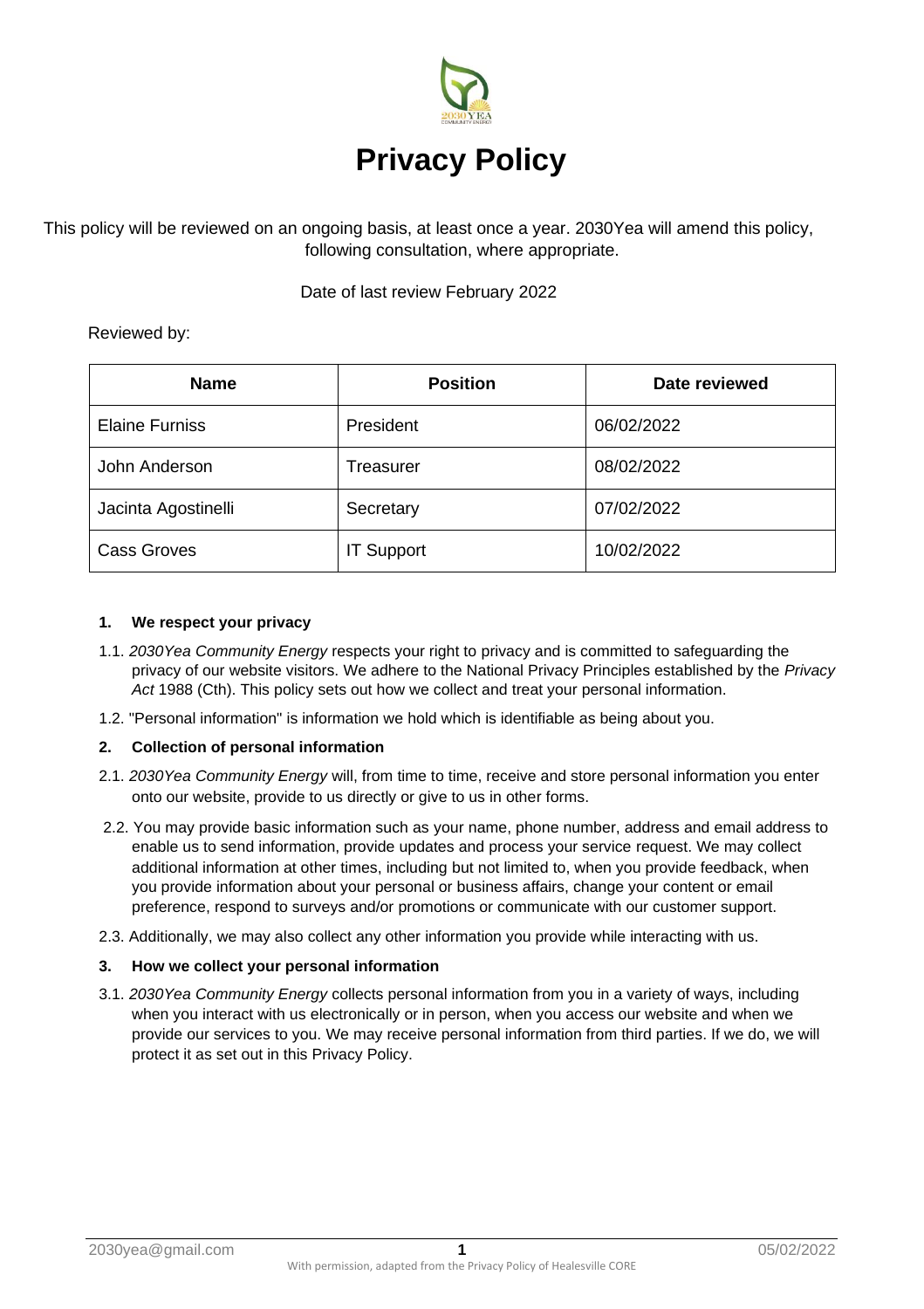

### **4. Use of your personal information**

- 4.1. *2030Yea Community Energy* may use personal information collected from you to provide you with information, updates and our services. We may also make you aware of new and additional opportunities available to you. We may use your personal information to improve our services and better understand your needs.
- 4.2. *2030Yea Community Energy* may contact you by a variety of measures including, but not limited to telephone, email, SMS or mail.

#### **5. Disclosure of your personal information**

- 5.1. We may disclose your personal information to suppliers or subcontractors insofar as reasonably necessary for the purposes set out in this Policy. Personal information is only supplied to a third party when it is required for the delivery of our services.
- 5.2. We may from time to time need to disclose personal information to comply with a legal requirement, such as a law, regulation, court order, subpoena, warrant, in the course of a legal proceeding or in response to a law enforcement agency request.
- 5.4. Information that we collect may from time to time be stored, processed in countries outside of Australia e.g. website hosting.
- 5.6. By providing us with personal information, you consent to the terms of this Privacy Policy and the types of disclosure covered by this Policy. Where we disclose your personal information to third parties, we will request that the third party follow this Policy regarding handling your personal information.

### **6. Security of your personal information**

- 6.1. *2030Yea Community Energy* is committed to ensuring that the information you provide to us is secure. In order to prevent unauthorised access or disclosure, we have put in place suitable physical, electronic and managerial procedures to safeguard and secure information and protect it from misuse, interference, loss and unauthorised access, modification and disclosure.
- 6.2. The transmission and exchange of information is carried out at your own risk. We cannot guarantee the security of any information that you transmit to us or receive from us. Although we take measures to safeguard against unauthorised disclosures of information, we cannot assure you that personal information that we collect will not be disclosed in a manner that is inconsistent with this Privacy Policy.

#### **7. Access to your personal information**

- 7.1. You may request details of personal information that we hold about you in accordance with the provisions of the Privacy Act 1988 (Cth). If you would like a copy of the information which we hold about you or believe that any information we hold on you is inaccurate, out of date, incomplete, irrelevant or misleading, please email us at [2030yea@gmail.com](mailto:2030yea@gmail.com)
- 7.2. We reserve the right to refuse to provide you with information that we hold about you, in certain circumstances set out in the Privacy Act.